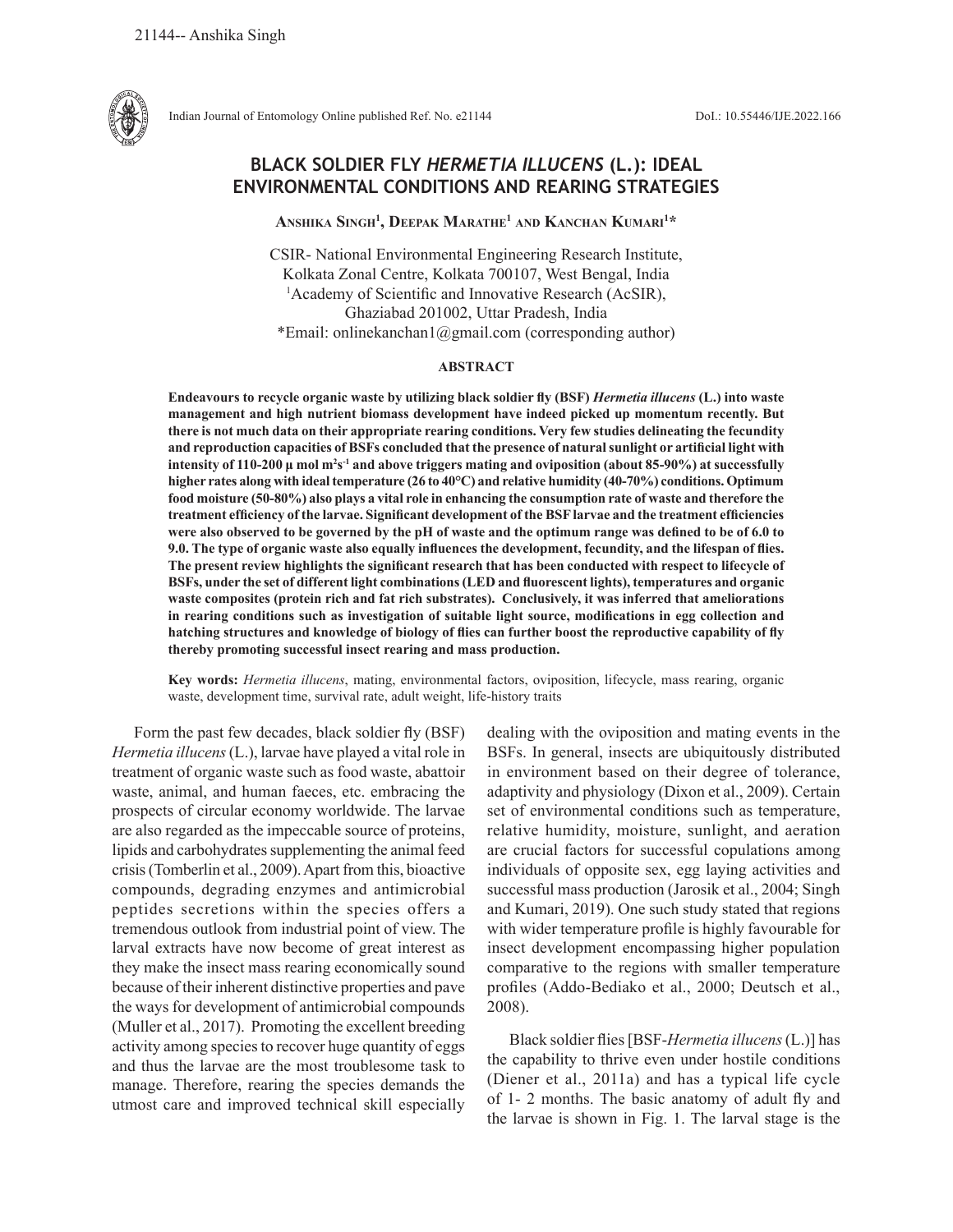

Fig. 1. *H. illucens*- larvae and adult

only feeding stage wherein they feed voraciously on organically rich waste (Alvarez, 2012; Caruso et al., 2013; Barragen-Fonseca et al., 2017; Dormants et al., 2017). The longevity of adult flies may be significantly increased by providing the continuous water source (Myers et al., 2014; Hassan and Dina, 2019). The adult flies have single mating in their entire life span of 7 to 8 days. The number of eggs per clutch may vary between 300-500 or even more whereof the hatching occurs after 3-4 days of mating (Sheppard et al., 2002; Park, 2016; Sharanabasappa et al., 2019). The larval development takes about 13-16 days under optimum environmental conditions however, it may last for 24 to 30 days under unfavourable conditions. Pupation of adult flies takes about 5-14 days and the cycle of mating and egg hatching starts again initiating the next cycle (Yu et al., 2009; Pathak et al., 2015; Barragen-Fonseca et al., 2017; Win et al., 2018; Sharanabasappa et al., 2019). The physiological differentiation between male and female is made on the basis of the appearance of their genitalia otherwise both of them looks similar from naked eyes (Oonincx et al., 2016).

Many researchers have meticulously studied the life cycle of BSFs in order to develop skills to significantly enhance the reproduction rate, larval development and survival of the flies. Notably, BSF larvae has been certified as animal feed for poultry animals and fishes because of its high nutritive values such as protein content in between 40-50% and fat being 25-40% of the total dry weight of BSF larvae (Renna et al., 2017; Gasco et al., 2019). Despite that, it also contains huge amounts of fatty acids, micronutrients, and other essential nutrients (Nowak et al., 2016; Spranghers et al., 2018). Different controlling factors

such as substrate moisture level, ambient temperature conditions, suitable light exposure and intensities have also been investigated many times and still is an ongoing activity demanding the unique consideration to develop skill and promote mass rearing (Sheppard et al., 2002; Tomberlin et al., 2009; Holmes et al., 2016; Cammack and Tomberlin, 2017). The pioneer studies of Sheppard et al. (2002), Tomberlin et al. (2009), Holmes et al. (2012) and others have also defined that the ideal rearing conditions for of BSF larvae are as follows; i) temperature should be ideally between 26-27°C based on time taken for development, larval and adults' survival, ii) relative humidity should lie in between 60-70% and iii) optimum moisture levels in the substrate should be between 40-85% wherein the larval development is highest at moisture levels between 40-70%, oviposition is highly significant at 40-60%. Humidity levels below 30% causes larval dehydration and egg desiccation (Holmes et al. 2012). However, the favourability of environmental conditions may vary with varying climatic zones since the species has a cosmopolitan distribution ranging from tropical to temperate regions (Ustuner et al., 2003; Martínez-Sánchez et al., 2011; Tsagkarakis et al., 2015) and consequently the outcomes may be varied.

The present review describes the suitable range of environmental factors for BSF rearing such as temperature, relative humidity, moisture, light and pH. It also compiles the findings of previous studies related to rearing strategies in order to study life cycle of BSF in response to different light source and exposures, different temperatures and organic waste having different nutritional composition. Learning such skill of BSF rearing would be promoting enhanced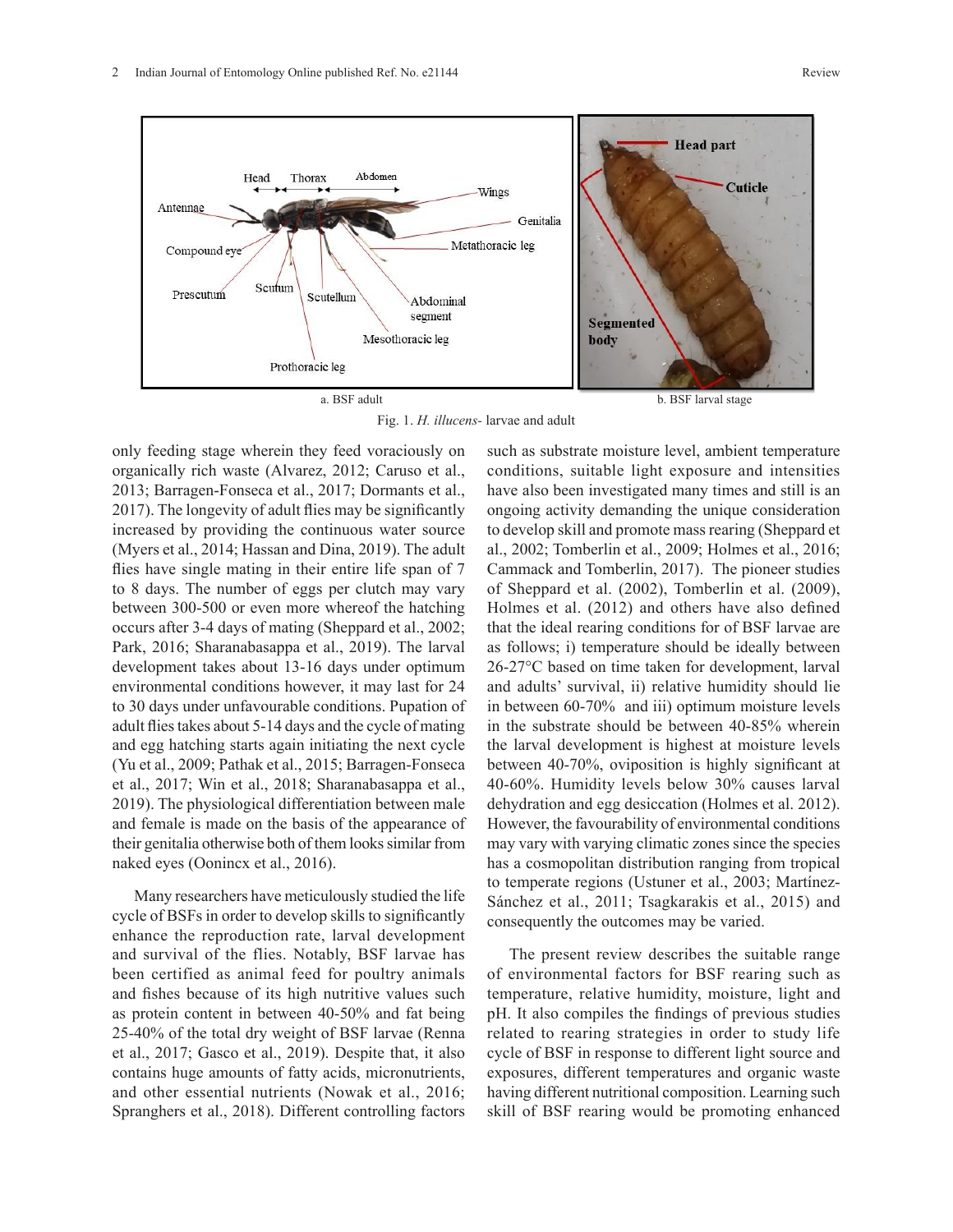mass rearing of BSF which will further facilitate its utilization for organic waste treatment and other societal benefits.

## **1. Environmental factors**

Mating among opposite sexes of BSFs is strongly under the control of surrounding temperature, substrate properties and moisture content. Not just this, the natural conditions (relative humidity, sunlight) contribute towards ideal egg laying and incubation events and the larval development. Besides that, substrate selection also equally contributes to the successful eggs laying and hatching activities since the females prefers to lay eggs near to the food source with strong putrescence (Tomberlin and Sheppard, 2001; 2002).

**Ideal thermal conditions (temperature) and the relative humidity:** Earlier studies have concluded that about 99% mating and oviposition occurs in the temperature range of 27.5 to 37.5°C combined with 60% relative humidity (Sheppard et al., 2002; Holmes, 2010). In a similar setting, 50-90% relative humidity has been defined as the ideal condition for enhancement of BSF rearing at research centres in temperate regions according to different group of others (Diener et al., 2009). So also, Tomberlin et al. (2009) found significant development of males and females at 27°C± 2 however at higher temperatures (30-36°C) smaller males and females were observed in the study and life expectancy was also decreased. On the other hand, it was noticed that temperature and humidity can have genuine impacts on egg eclosion and development at different stages if not looked after ideally (Park, 2016). Holmes et al. (2012) additionally reasoned that less than 25% relative humidity can have higher parching rates and higher mortality of species. In the context of eggs hatching, the lower humidity levels cause moisture loss from egg membrane leading to desiccation. A humidity level as low as 25% results in higher desiccation and mortality rates whereas at 70% and above, adults live longer, and the eggs retains the proper health conditions. More precisely, relative humidity between 70-90% provides the absolute conditions for mating and oviposition activities mediated by the adults in combination with 27°C temperature of the surrounding air (Holmes et al., 2012; Park, 2016). Chia et al. (2018) also stated in his study, that presence of optimum temperature conditions improves the fertility and fecundity rate of adult flies.

**Substrate moisture levels:** The development and endurance of the species is exceptionally affected by the moisture of the feed (Cheng et al., 2017).

Numerous researchers have peculiarly identified that the unnecessary moisture levels (more than the optimum levels) in the feeding substrates can impact feeding rate and might result in the development of thick and clumpy material causing trouble in further handling (Diener et al., 2011b). Another group of researchers have reasoned that 80% moisture content in the feed is ideal for BSF development (Cheng et al., 2017; Dortmans et al., 2017). Similarly, Barragan-Fonseca and her co-workers defined that the moisture level in between 52-70% are the most suitable conditions for proper larval growth and development (Barragan-Fonseca et al., 2017). Comparable results were likewise referenced in the investigation of De Smet et al. (2018) where a moisture level underneath 40% was unfit for development of the flies at various stages therefore influencing the fecundity rate or the mating in the files.

**Optimum light exposure and intensities:** In general, different parts of an insect's eye have different spectral sensitivity and the spectral sensitivity functioning may differ among species. The ommatidia are the structural unit of insect's compound eyes and have photoreceptor cells arranged in different fashion. Most of the insect species have the light sensitivity lying in the range <300 to >700 nm. They don't see the light past 700 nm, a light source with corresponding wavelength between 450-700 nm is ideal for reproductive activities in adult flies (Briscoe and Chittka, 2001; Zhang et al., 2010). The visual pigment or photoreceptors in insect eyes is composed of chromophore and opsin protein which interacts with light sensitivity of shorter or longer wavelengths (Peitsch et al., 1992; Stavenga, 1992; Cronin et al., 2000). Similarly, BSFs have photoreceptors belonging to a specific class which is highly sensitive to UV light (367 nm) and blue light (440nm). Ventral part of eye was maximally sensitive to blue light whereas dorsal retina was sensitive to blue green (504 nm) and UV light has additional peak in both ventral (40%) and dorsal retina (20%) (Fig. 2) (Oonincx et al., 2016).

For successful mating in BSF, direct daylight is assumed to be significant in the common habitat and this is the explanation that huge mating doesn't happen in winter seasons however creating a similar warm environment may promote high mating activities. Studies considering the indoor investigations on BSF require artificial light source. About 85% mating events happen within the sight of common daylight with an intensity of 110  $\mu$ mol m<sup>2</sup>s<sup>-1</sup> however the mating rates decreases below that (Park, 2016). Previously, Briscoe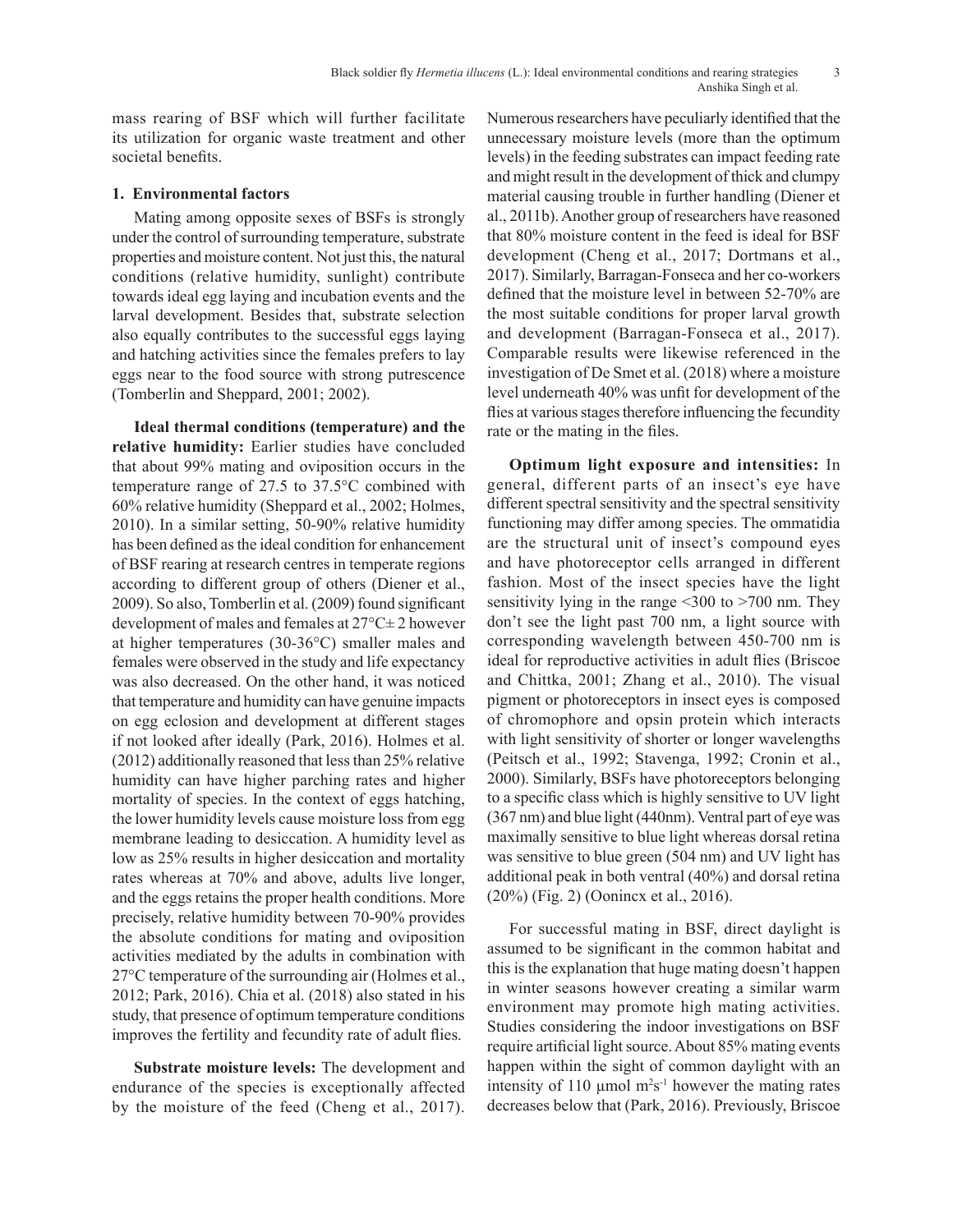

and Chittka (2001) also stated that a 500-watt quartz iodide lamp with an intensity as high as 135 µmol m<sup>2</sup>s<sup>-1</sup> was able to promote the mating and oviposition at rates similar to those observed in the presence of natural sunlight. Similarly, in another study, artificial light source was accounted to have effect on mating wherein the mating and oviposition of the species was associated with the utilization of Quartz-iodide light (61% efficiency) with the same intensities as the counterfeit light source as compared to natural sunlight and rare earth lamps (Zhang et al., 2010). This specific strategy can be extremely worthwhile and compelling for raising the species outside their local natural surroundings, where daylight is the principle affecting source. Besides that, Tomberlin and Sheppard (2001) have also reported that lekking behaviour among male and females is restricted by the type of habitats, *for instance*, males aggregate near bushy areas establishing the territory which serve as the attractant for females and initiating the mating. Notwithstanding, to have better comprehension of science of species affected by light and other factors as discussed above, extra research is required to significantly promote the mass scale rearing of the insect (BSF).

**Effect of substrate:** The substrate (diet) composition has been extensively studied worldwide to raise BSF however due to their diversity to eat any kind of waste (food waste, poultry waste, animal faeces, human faeces, animal waste, etc.) such problems are not usually encountered (Boykin, 2019). But still, the substrate composition is equally influential for the healthy profile (nutritional aspects) and development of life history traits of BSF (Sheppard et al., 2002; Tomberlin et al., 2002; Boykin, 2019) because it affects the feeding rate and conversion, the gut loading and digestibility (Fig. 3). For instance, larvae prefer to consume food



Fig. 3. Substrate effect on different traits of H. illucens

with high fat content (Nguyen et al., 2015). Moist diet is preferred by the BSF unlike the other insects such as mealworms (Tomberlin et al., 2002). Similarly, the high protein or highly fibrous food often lowers the larval or prepupal growths, the mating behaviour, and the eggs resilience (Tschirner and Shimon, 2015; De Smet et al., 2018). Regardless of that, the higher larval development was likewise seen in the neonates fed with plant-based substrate when contrasted with animal-based diet since they harbour microorganisms delivering plant processing enzymes (Liu et al., 2008; Tomberlin et al., 2009; Manyara, 2018). In one such study of Chia et al. (2018), considering the mating and eggs production, it was found that heavier prepupae were obtained in the treatment where the larval were fed with Brewer's spent grain supplemented with Brewer's yeast (nutritionally balanced diet).

Danieli et al. (2019) also suggested that a mix of different by-products of food such as alfalfa, barley, and wheat by products are remarkable source of feed for enhanced larval development enhancing the nutritional accumulation and survivorship of the BSFs. He also added, diet should be fat enriched instead of protein or carbohydrate rich substrates because the latter two can negatively affect the rearing and overall development. In addition, Ewusie and his co-workers, also determined that the type of substrate affects the trapping size of egg clutches of BSF in combination with the other environmental factors. In their study, among the piggery, sheep, and poultry waste, the piggery waste was the most influential (Ewusie et al., 2019).

**pH:** A concern for pH effect on BSF development and survival has been also raised by Green and Popa (2012). Larvae were found to regulate a pH of 9.0 occurring in leachates or other substrates (Green and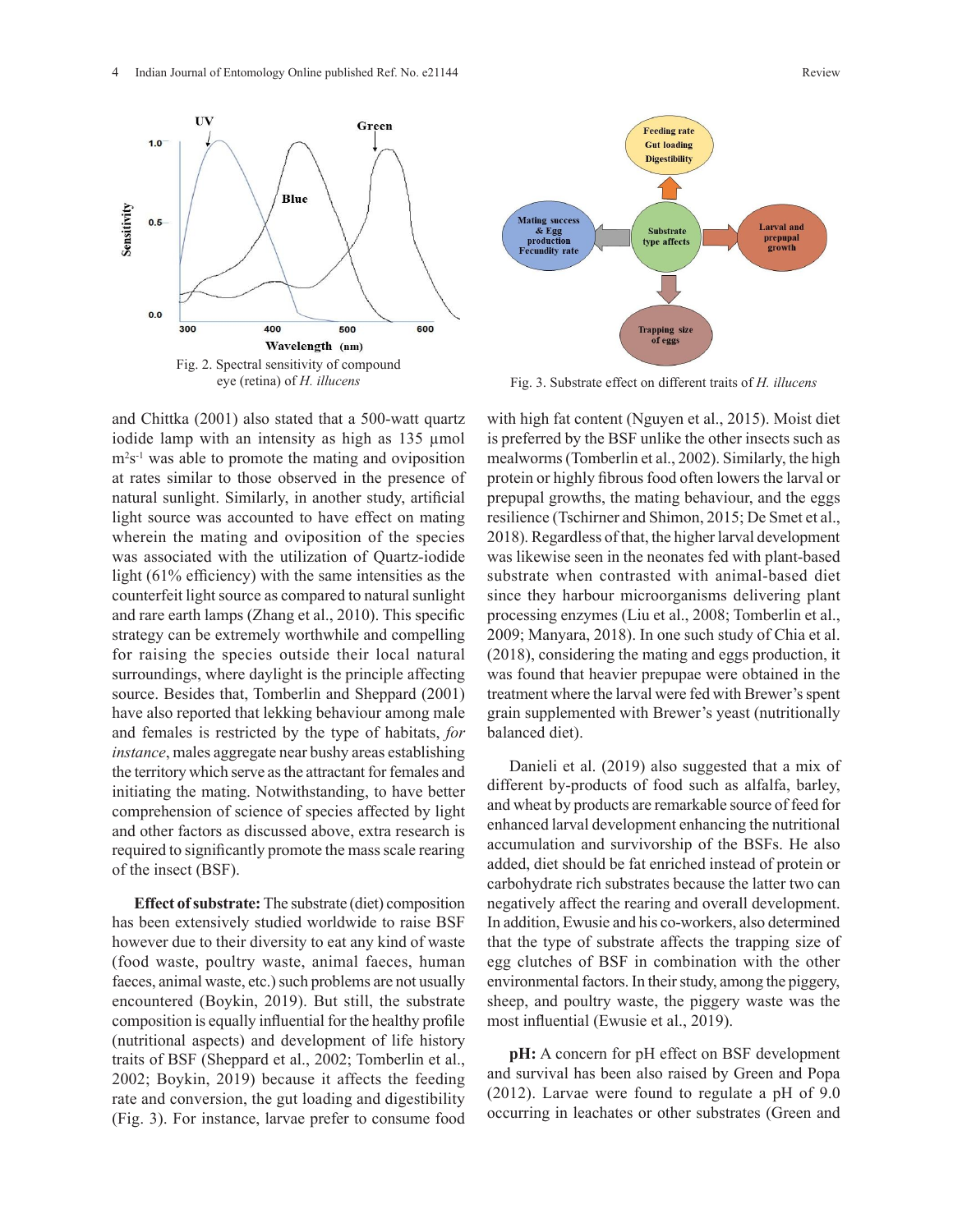Popa, 2012). Similarly, the increased larvae growth and heavier pupal mass can be positively correlated with substrates having pH in between 6.0 to 10.0 however; a greatly reduced development is seen at pH below 2.0 (Ma et al., 2018). In one such recent study, in which the researchers examined the effect of pH and the feeding system on BSF larvae found that initially for a week pH significantly affected the larval weight however at the end it was same at all pH between 6 to 9 under the environmental conditions of  $29.3 \pm 1.4$ °C temperature and  $70.0\pm 5.0\%$  relative humidity. In fact, the larval feeding activity also modifies the pH of the feed in between 8.9 to 9.4. But, larval and pupal weight, pupation rate, sex ratio survival and mortality rates were majorly influenced by the feeding system (Meneguz et al., 2018).

## **2. Rearing**

**Effect of temperatures and substrate types:**  Upkeep of appropriate ecological conditions has always been the chief significant thing to effectively manage the mass rearing activities of BSF. In the similar context, researchers are trying their best to introduce best suitable conditions to manage the species to offer secondary solution for the public and the concerned people i.e., the waste management and its valorisation. One of the more recent study examined the effect of different ecological factor (i.e., temperature, relative humidity, and substrate moisture) on different life history traits of BSF in which the baiting material used for trapping adult flies included a mix of manures of chicken and rabbits, food and household wastes. The development was monitored for different array of temperatures (10 to 42 °C) combined with relative humidity between 70 to 72% and 12:12: Light: Dark photoperiod. The population growth rate was highest in treatments as compared to controls (without Brewer's yeast). The authors concluded that the number of successful mating and fecundity rate can also be correlated with pupal mass of insects. The temperatures below 15°C and above 40°C was found to negatively impact the survival of the fly at all stages resulting in extremely high mortality rates. The findings of Chia et al. (2018) have been shown in Table 1. Likewise, Shomu et al. (2019a; 2019b) also published work closely related to the study of Chia et al. wherein they examined the effect of temperature and substrate type (brewer's spent grain and cow dung) on the growth, development, and survival of BSFs and mating rates in adults. The findings stated that the development was faster for the larvae fed with brewer's spent grains as compared to cow dung and the optimum range of temperature suitable for BSF was 25-30°C. Srikanth and Sharanabasappa reported that kitchen waste was significantly superior obseved

S. No. Light history traits Temperature Days Survival rate (%) 1. Egg eclosion 15°C 14 (both D1 and D2) Highest at 35°C (75% and 30°C (80%) for both D1 and D2  $35^{\circ}$ C 2.60(both D1 and D2) 2. Larval development 15°C 13.14 (both D1 and D2)  $30^{\circ}$ C 62.4 (both D1 and D2) 3. Prepupal development (Failed at 40°C)  $15^{\circ}$ C 83-86 (both D1 and D2)  $30^{\circ}$ C 8-10 (both D1 and D2) 4. Larval to adult development  $15^{\circ}$ C 184 (D1); 181(D2)  $30^{\circ}$ C 28 (D1); 31(D2) 5. Oviposition period  $20^{\circ}$ C 16 (both D1 and D2)  $35^{\circ}$ C 5 (both D1 and D2) 6. Larval survival rate  $\frac{1}{2\%}$  -  $\frac{92\%}{35\degree}$  (35°C); 90% (30°C); 28% (40°C) for both D1 and D2 7. Prepupal survival rate  $\qquad \qquad \qquad \qquad \qquad$  83% (25°C) and 82% (30°C) for D1; 79% (35%) and 77% (30°C) for D2 8. Pupal survival rate  $\frac{1}{2}$  -  $\frac{1}{2}$  -  $\frac{1}{2}$  77% (30°C) and 5% (37°C) for D1; 75% (30°C) and 20% (37°C) 9. Adult survival rate Decreased with increase in temperature from 15°C to 37°C with increased fecundity at higher temperatures

Table 1. Effect of temperature on life history traits of *H. illucens* (Chia et al., 2018)

D1: BSGs with brewer's yeast; D2: BSGs without brewer's yeast (control)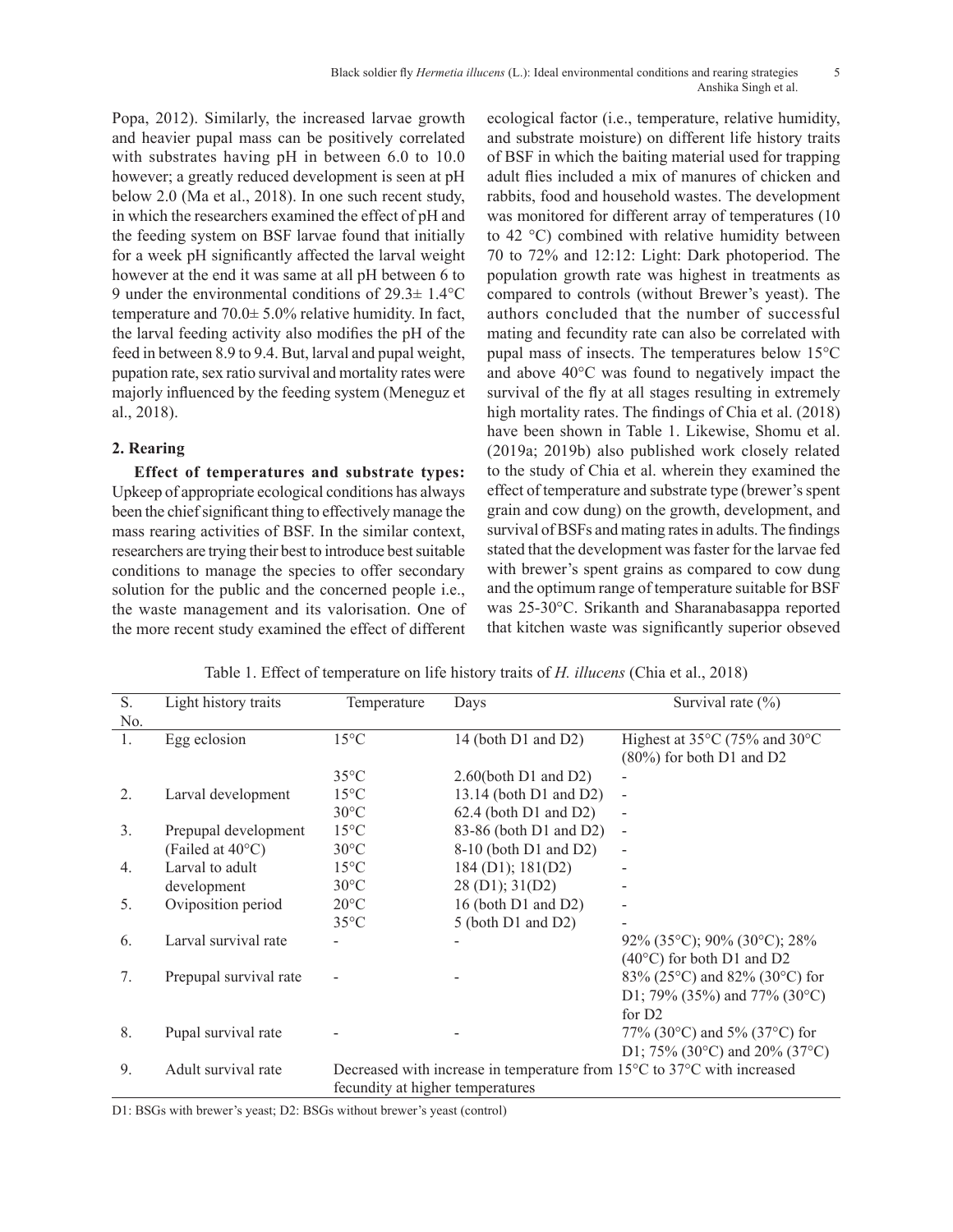with maximum larval (0.22g/ larva) and pupal weight (0.20g/ pupa). The Fecundity was observed to be 698 eggs/ female when reared up to 14 day, significantly the maximum amount of feed consumed was 18100g in 20days, feed conversion ratio (97.37) was maximum in mixed vegetable waste.

The selection of substrate should be wise as it effects both the physiological and morphological development (gonads development, sex ratio, mortality, duration of different stages) of both neonates and the adult flies. Gobbi et al. (2013) testified the insect's development against three different diets i.e., hen feed, fish meal and a mixture of both. The larvae fed with fish meal and mixed diet showed the prominent growth and development than the larvae fed with pure meat meal (Gobbi et al., 2013). Notably, till date various examinations have been set up testing the effect of various sorts of organic waste on life history attributes of BSF and their performances, for example, larval growth and development, pupal development, adult weights and lengths, longevity, and the endurance. Similar in case,

the investigations of Tomberlin and Sheppard (2001), Diener et al. (2011b), Gobbi et al. (2013), Nguyen et al. (2013), Li (2014), Oonincx et al. (2015a, 2015b) and Srikanth and Sharanabasappa, (2021) have affirmed the BSFs against various natural substrate to assess diverse life stages. Table 2 has compiled the studies on life history traits of BSF fed against variety of organic diets having different nutritional contents which was originally combined in the studies of Barragan-Fonseca et al. (2017) from the studies executed up until now. The abiotic conditions were as follows: temperature- 27± 2°C; relative humidity-70 $\pm$  10%; food moisture- 66 $\pm$ 4%. Interestingly, a conclusion was also drawn that the availability of abundant food positively affects the larval growth and development however, the waste reduction efficiency is greatly reduced (Liu et al., 2008; Diener et al., 2009; Banks, 2014).

Harden and Tomberlin (2016) also deeply investigated the synergistic effect of temperature and diet on BSF development. A mix of grains (corn meal, wheat bran and alfa alfa), beef and pork meet were used

| S.                       | Life history traits            | Organic waste     |                  |                  |                  |
|--------------------------|--------------------------------|-------------------|------------------|------------------|------------------|
| No.                      | $(Mean \pm SD)$                | Chicken feed      | Meat waste       | Faeces           | Vegetable        |
|                          |                                | (or feed with     |                  |                  | waste            |
|                          |                                | similar nutrient  |                  |                  |                  |
|                          |                                | content i.e.,     |                  |                  |                  |
|                          |                                | Protein~14%;      |                  |                  |                  |
|                          |                                | $Fat~4\%$         |                  |                  |                  |
| Larval stage             |                                |                   |                  |                  |                  |
| 1.                       | Development time (days)        | $24.6 \pm 6.2$    | $32.5 \pm 8.2$   | $27.5 \pm 3.8$   | $34 \pm 13.5$    |
| 2.                       | Survival rate $(\% )$          | $89.4 \pm 9.4$    | $48.2 \pm 8.7$   | $89 \pm 7.5$     | $78.9 \pm 13.2$  |
| 3 <sub>1</sub>           | Fresh matter (FM) weight (g)   | $0.158 \pm 0.02$  | $0.158 \pm 0.0$  | $0.17 \pm 0.03$  | $0.13 \pm 0.03$  |
| 4.                       | Dry matter $(DM)$ weight $(g)$ | $.044 \pm 0.0$    |                  | $0.031 \pm 0.02$ | $0.028 \pm 0.01$ |
| 5.                       | Larval dry matter (DM)         | $36 \pm 1.8$      |                  |                  | $36.3 \pm 2.5$   |
|                          | content $(\% )$                |                   |                  |                  |                  |
| Prepupal and pupal stage |                                |                   |                  |                  |                  |
| 6.                       | Pupal development time (days)  | $14.8 \pm 6.8$    | $16.5 \pm 7.5$   | $17.8 \pm 3$     | $22.9 \pm 1.2$   |
| 7.                       | Fresh matter (FM) prepupal     | $0.105 \pm 0.005$ | $0.115 \pm 0.01$ | $0.193 \pm 0.08$ | $0.179 \pm 0.03$ |
|                          | weight $(g)$                   |                   |                  |                  |                  |
| 8.                       | Dry matter (DM) prepupal       | $0.037 \pm 0.004$ |                  | 0.018; 0.04      | $0.071 \pm 0.01$ |
|                          | weight $(g)$                   |                   |                  |                  |                  |
| 9.                       | Fresh matter (FM) pupal        | $0.150 \pm 0.03$  |                  |                  |                  |
|                          | weight $(g)$                   |                   |                  |                  |                  |
| Adult stage              |                                |                   |                  |                  |                  |
| 10.                      | Adult weight (g DM)            | $0.021 \pm 0.0$   |                  |                  |                  |
| 11.                      | Adult weight (g FM)            | $0.053 \pm 0.01$  |                  | $0.046 \pm 0.01$ |                  |
| 12.                      | Adult length (mm)              | $15.8 \pm 0.0$    |                  |                  |                  |
| 13.                      | Adult longevity (days)         | $9.4 \pm 0.2$     |                  | $12.5 \pm 2.1$   |                  |
| 14.                      | Total cycle (days)             | $40.2 \pm 6.4$    |                  |                  |                  |

Table 2. Life history traits and performance of *H. illucens* larvae fed with organic waste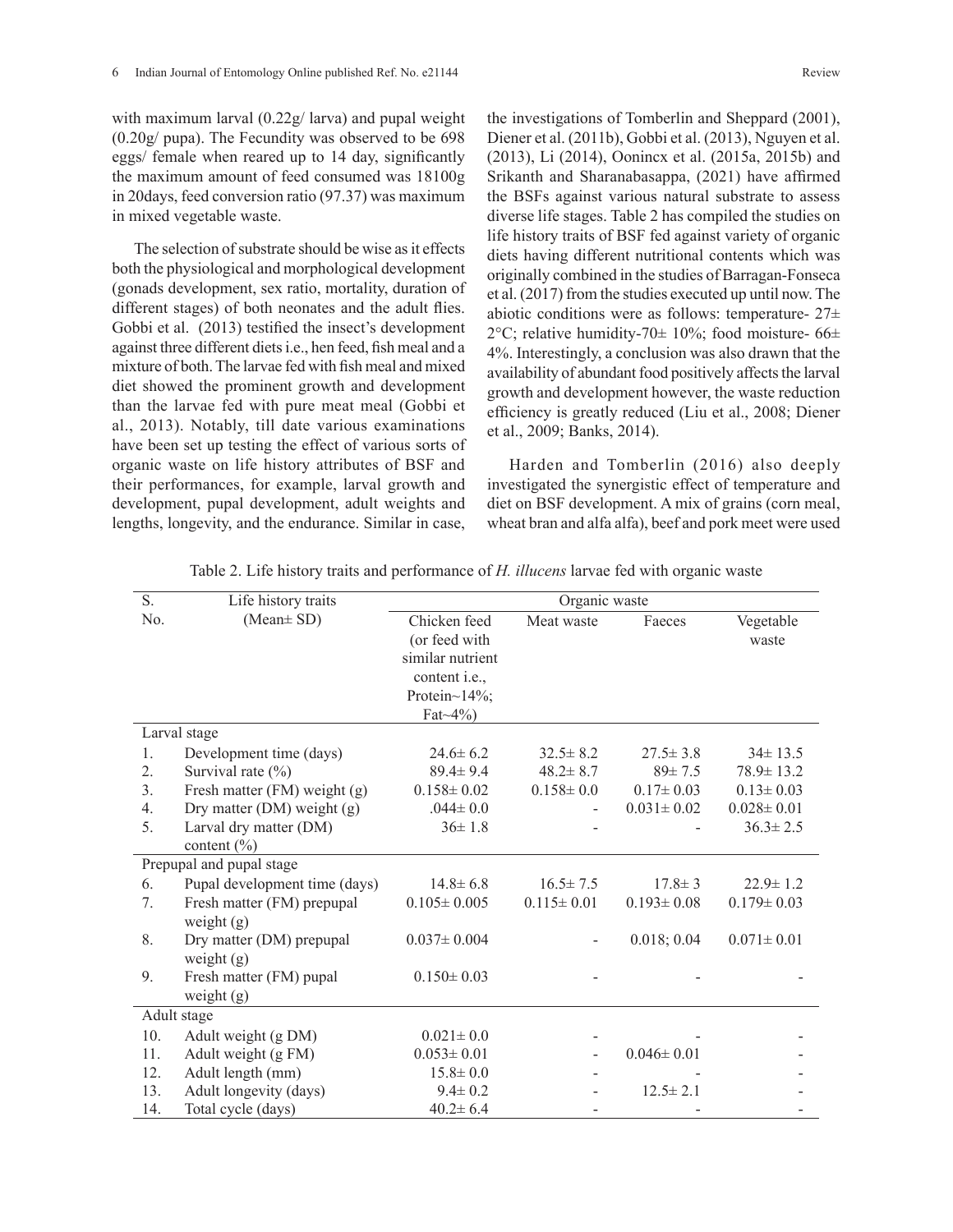as the diet source and the temperatures conditions were between 29-33°C and average relative humidity was  $71.0\pm 16.3\%$ . They found that eggs development was not significantly affected with variations in temperature. However, larval length and development was affected notably with temporal variations and was highest at 32.2 and 27.6°C. Moreover, about 23.1%- and 139.7% more-degree hours were required to complete the larval development fed with pork diet in comparison to beef and grain-based diet. Comparatively, larval development fed with grain diet was inconsistent when assessed with the age of field larvae and the pork and beef based larval development were appreciable.

**Effect of light:** Oonincx et al. (2016) and Nakamura et al. (2016), studied LED expand based radiance on indoor reproduction rates and the oviposition periods. The former study included the photoreceptor spectral sensitivity of the compound eyes of BSF while the latter investigated the oviposition and survival rates under natural sunlight supplemented with LED irradiation. Oonincx et al. (2016) found that the ommatidia of BSF contains photoreceptors cells sensitive to blue, green and UV light having trichromatic visibility; therefore, the LEDs based illumination significantly increased the egg clutch yields resulting in higher larval production comparative to fluorescent tubes (control) (Figs. 4, 5). Similarly, small cage (27 x 27 x 27 cm) study of Nakamura et al. containing 100 adult flies (50 male and female each) in each implied similar patterns of oviposition in both LED illumination and natural sunlight however the number of fertilized eggs obtained were higher under the effect of natural sunlight in comparison to LED illumination. The oviposition was considerably increased from 4 to 17 days. Examining the sugar solution treatment and water treatment it was observed that the longevity of adults (3 times in males and 2 times in females) increased when fed with sugar solution comparative to water alone (Nakamura et al., 2016). The findings also concluded the absence of mating below 69  $\mu$ mol m<sup>-2 s-1</sup> and highest at 200 μmol m<sup>-2 s-1</sup>.

Heussler et al. (2018) scrutinized the impact of three different artificial light sources (LED green, fluorescent lamp, and halogen lamp) on the life history traits (oviposition and half-life) and mass production of BSF where the larvae were reared in a plastic box under the environmental conditions at 27°C temperature and 60% relative humidity respectively. He also encountered the similar observations for oviposition as in abovementioned studies. Three replications were made for each light source with intensity of 59  $\mu$ mol m<sup>-2 s-1</sup> in different cages having a light: dark photoperiod of 16 and 8 hours. Mating and oviposition rates were found similar in all the three conditions where the peak was observed from 4 to 8 days of emergence however the half-life of both males and females significantly reduced. Shorter half-lives of adults were observed under halogen light conditions as compared to LED



Fig. 4. Diagrammatic representation of photosensitivity of *H. illucens* and effect of LED illumination on adult survival and larval development (Oonincx et al. 2016)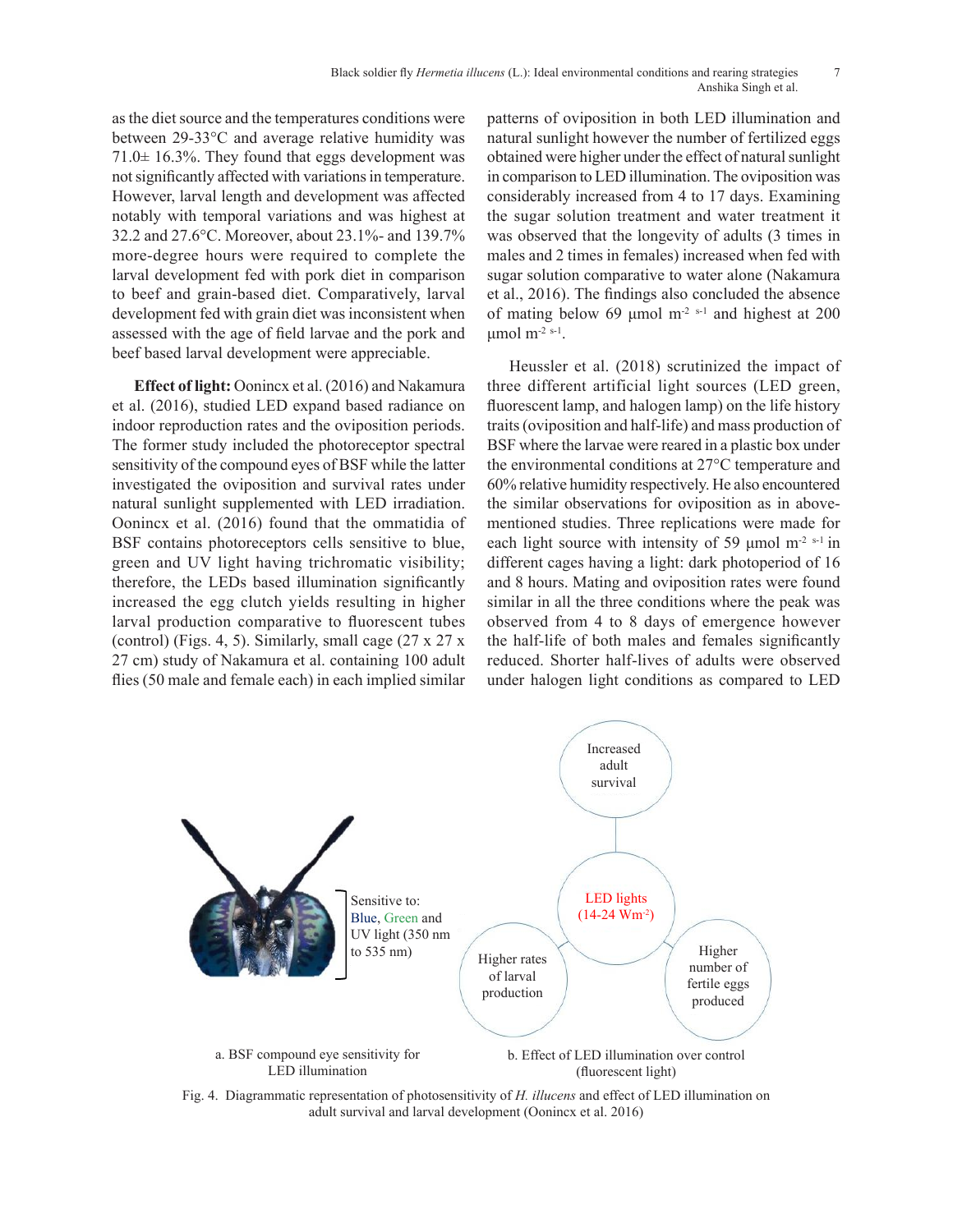





Fig. 6: Different set of environmental conditions ideal for BSF development Fig. 6. Different set of environmental conditions ideal for BSF development

illumination lasting from 6 to15 days for males and 3 to 13 days for females. The authors also concluded, the shorter half-lives of adults in Halogen light may be due to unsuitably higher temperature and excess heat generation. Attiogbe et al. (2019) also applied the similar microclimatic conditions to achieve maximum mating, suitable oviposition and larval development in order to get higher efficiency towards mercury contaminated waste wherein direct association between larval density and reduced mercury content from waste was observed.

In the similar context, Boaru et al. (2019) described that suitable oviposition structures improves the reproductive process of adults in captivity. The study included four different types of cage structure for oviposition or egg laying sites i.e., wood cages, glass

cage, corrugated cardboards, and plastic material along with similar microclimatic conditions (22-28°C temperature, 40-60% humidity and 8 hours of artificial light exposure) and the substrate (brewer's grains). In all setups over 98% of adult emergence were recorded and maximum amount of egg masses was found in experimental cage made up of wood followed by corrugated cardboard, plastic structures, and glass structures wherein each cage was populated with 50g of pupa at the start of experiment (Boaru et al., 2019). Based upon the findings of different studies the range for different set of environmental conditions ideal for BSF development is shown in Fig. 6.

### **3. Cooccurrence of house flies while rearing BSF**

While rearing, co-occurrence of houseflies along with BSFs is also very evident and need to be discussed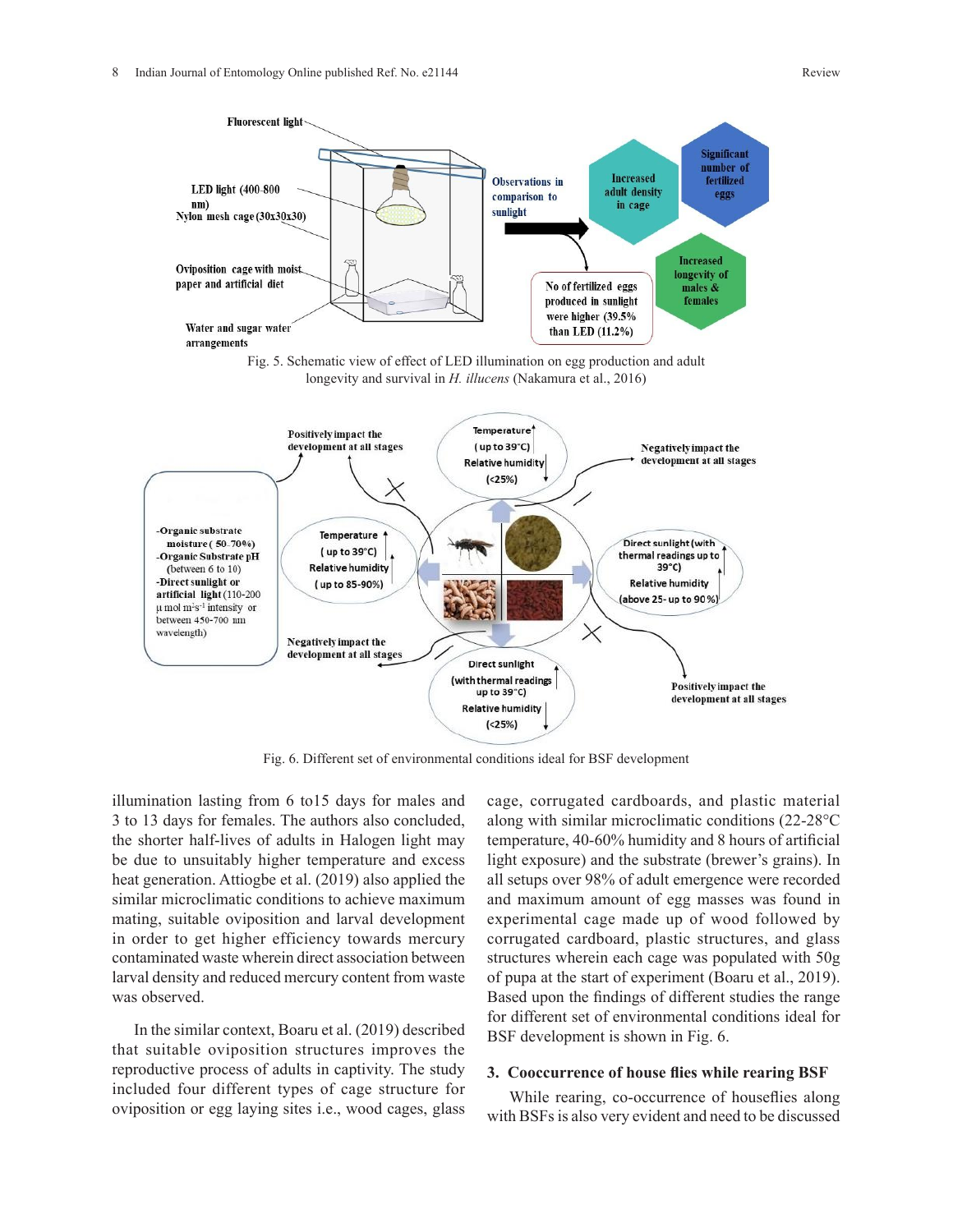as it impacts the waste conversion efficiency and the insects' growth. Though the BSF are reported to repel the housefly oviposition yet the experimental areas established for BSF rearing and mass production often experiences the presence of house flies ensuing competition for the available substrate. In one such study (Miranda et al., 2019), no BSF pre pupation occurred in the treatment (pig manure) inoculated with house fly larvae at initial stages and reached maximum pupation when reared alone on the fresh pig manure. In addition, the negative impact on BSF growth was also attributed to the presence of houseflies and age of resource. Similarly, Hassan and Dina (2019) also encountered the co-occurrence of a total of 3554 insects including the BSF where the fermented coconut waste was used as egg laying sites in plastic bins. BSF larvae were highest in number in oviposition media but *Drosophila melanogaster* and *M. scalaris* also have significant counts in competition to BSF.

## **CONCLUSIONS**

Black soldier flies have been performing outstandingly well to deal with the concerns of waste management and feed supplementation. Correspondingly it demands the thorough knowledge on specific tolerance limits of BSF towards ecological conditions. It was concluded that BSF growth and development is directly influenced by temperature and the diet composition serving to be the most crucial factor in environment. The temperature and relative humidity largely control the insect development, daily cycles, and seasonal variations and affects the biology of insects, their survival, life span, reproduction rate, population growth parameters and the sex ratio. Optimum light conditions, humidity also equally contribute to the insect's physiology, behaviour and morphological traits. Moreover, wood based, and plastic material-based egg hatching structures may serve as the better oviposition sites and mass egg production in comparison to other conventional setups. However, it should be emphasized that breeding activity is largely influenced by the specific environmental conditions.

Further, intensification of fecundity rate in BSF under indoor environment requires appropriate investigation of suitable light source and intensities which may effectively enhance the mating rates, egg production and thus other life history parameters. In addition, there is a need to examine how to improve the reproductive capacities of the flies for a progressive proficient raising at the study sites. Future research ought to build up extra models for distinguishing improvement of every instar, which may help in improving the exactness and accuracy of larval age gauges which would serve for other important purposes such as sustainable and environmentally sound management of organic waste as it outshines the present conventional techniques in several ways (less time for composing, higher efficiencies of waste reduction, carbon sequestration, pathogen control).

## **ACKNOWLEDGEMENTS**

The authors thank the director of CSIR-National Environmental Engineering Research Institute, Nagpur for permission to write this review.

### **REFERENCES**

- Addo-Bediako A, Chown S L, Gaston K J. 2000. Thermal tolerance, climatic variability and latitude. Proceedings of the Royal Society B: Biological Sciences 267: 739-745.
- Alvarez L. 2012. The role of black soldier fly, *Hermetia illucens* (L.) (Diptera: Stratiomyidae) in sustainable waste management in northern climates, Electronic Theses and Dissertations 402. https:// scholar.uwindsor.ca/etd/402 .
- Attiogbe F K, Ayim N Y K, Martey J. 2019. Effectiveness of black soldier fly larvae in composting mercury contaminated organic waste. Scientific African. 6, e00205. https://doi.org/10.1016/j. sciaf.2019.e00205.
- Banks I J. 2014. To Assess the impact of black soldier fly (*Hermetia illucens*) larvae on faecal reduction in pit latrines. PhD thesis. London School of Hygiene and Tropical Medicine. https://doi. org/10.17037/PUBS.01917781.
- Barragan- Fonseca K B, Dicke M, van Loon J J. 2017. Nutritional value of the black soldier fly (*Hermetia illucens* L.) and its suitability as animal feed–a review. Journal of Insects as Food and Feed 3(2): 105-120.
- Boaru A, Vig A, Ladoşi D, Păpuc T, Struţi D, Georgescu B. 2019. The use of various oviposition structures for the black soldier fly, *Hermetia illucens* L. (Diptera: Stratiomyidae) in improving the reproductive process in captivity. Animal Biology and Animal Husbandry 11(1).
- Boykin K L. 2019. Assessing the nutritional value of black soldier fly larvae (*Hermetia illucens*) used for reptile foods. https:// digitalcommons.lsu.edu/gradschool\_theses/4927/
- Briscoe A, Chittka L. 2001. The evolution of color vision in insects. Annual. Review of Entomology 46: 471-510.
- Cammack J A, Tomberlin J K. 2017. The impact of diet protein and carbohydrate on select life-history traits of the black soldier fly *Hermetia illucens* (L.) (Diptera: Stratiomyidae). Insects 8(2): 56.
- Caruso D, Devic E, Wayan S I, Talamond P, Baras E. 2013. Technical handbook of domestication and production of Diptera black soldier fly (BSF) *Hermetia illucens*, Stratiomyidae. https://betuco-wp.be/ BSF/BSF%20-Technical%20Handbook.pdf
- Cheng J Y, Chiu S L, Lo I M. 2017. Effects of moisture content of food waste on residue separation, larval growth and larval survival in black soldier fly bioconversion. Waste Management 67: 315-323.
- Chia S Y, Tanga C M, Khamis F M, Mohamed S A, Alifu D, Sevgan S, Fiaboe K K, Niassy S, van Loon J J, Dicke M, Ekesi S. 2018. Threshold temperatures and thermal requirements of black soldier fly *Hermetia illucens*: Implications for mass production. PloS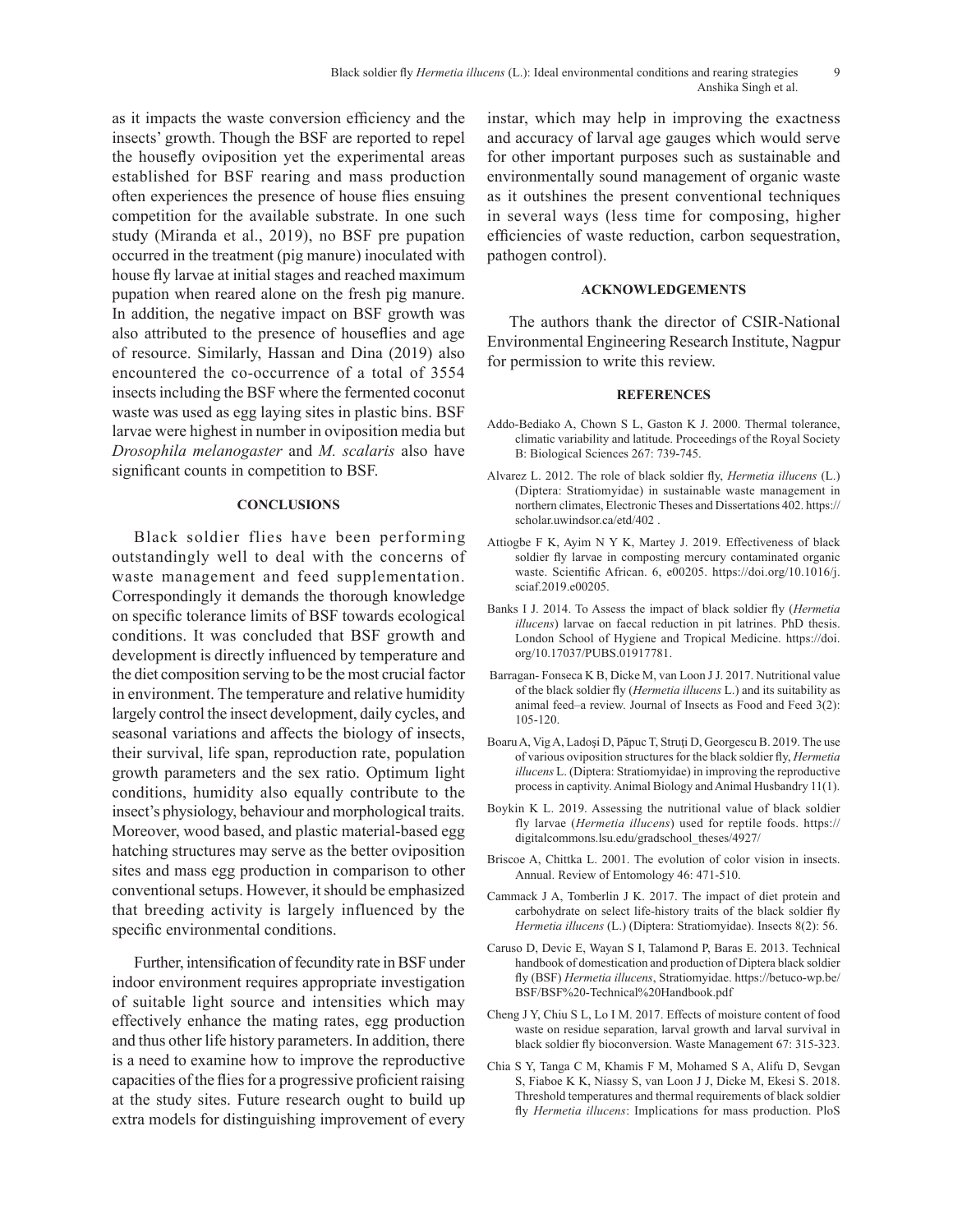One 13(11).

- Cronin T W, Jarvilehto M, Weckstrom M, Lall A B. 2000. Tuning of photoreceptor spectral sensitivity in fireflies (Coleoptera: Lampyridae). Journal of Comparative Physiology A 186: 1-12
- Danieli P P, Lussiana C, Gasco L, Amici A, Ronchi B. 2019. The effects of diet formulation on the yield, proximate composition, and fatty acid profile of the black soldier fly (*Hermetia illucens* L.) prepupae intended for animal feed. Animals 9(4): 178.
- De Smet J, Wynants E, Cos P, Van Campenhout L. 2018. Microbial community dynamics during rearing of black soldier fly larvae (*Hermetia illucens*) and impact on exploitation potential. Applied Environmental Microbiology 84(9): e02722-17.
- Deutsch C A, Tewksbury J J, Huey R B, Sheldon K S, Ghalambor C K, Haak D C, Martin P R. 2008. Impacts of climate warming on terrestrial ectotherms across latitude. Proceedings of the National Academy of Sciences of the United States of America 105: 6668- 6672.
- Diener S, Studt Solano N M, Roa Gutiérrez F, Zurbrügg C, Tockner K. 2011b. Biological treatment of municipal organic waste using black soldier fly larvae. Waste Biomass Valorization 2: 357-363.
- Diener S, Zurbrügg C, Roa Gutiérrez F, Hong Nguyen D, Morel A, Koottatep T, Tockner K. 2011a. Black soldier fly larvae for organic waste treatment- prospects and constraints. Khulna, Bangladesh. Proceedings. Waste Safe 2nd international conference on solid waste management in the developing countries 978-984-33-2705-5.
- Diener S, Zurbrugg C, Tockner K. 2009. Conversion of organic material by black soldier fly larvae: establishing optimal feeding rates. Waste Management and Research 27(6): 603-610.
- Dixon A F G, Honˇek A, Keil P, Kotela M A A, Šizling A L, Jarošík V. 2009. Relationship between the minimum and maximum temperature thresholds for development in insects. Functional Ecology 23: 257-264.
- Dortmans B, Diener S, Verstappen B M, Zurbrügg C. 2017. Black soldier fly biowaste processing: A step-by-step guide. Swiss Federal Institute of Aquatic Science and Technology (Eawag), Dübendorf, Switzerland, 88.
- Ewusie E A, Kwapong P K, Ofosu-Budu G, Sandrock C, Akumah A M, Nertey E K, Teye-Gaga C, Agyakwah S K. 2019. The black soldier fly, *Hermetia illucens* (Diptera: Stratiomyidae): Trapping and rearing of wild colonies in Ghana. Scientific African 5, e00134.
- Gasco L, Dabbou S, Trocino A, Xiccato G, Capucchio M T, Biasato I, Dezzutto D, Birolo M, Meneguz M, Schiavone A. 2019. Effect of dietary supplementation with insect fats on growth performance, digestive efficiency and health of rabbits. Journal of Animal Science and Biotechnology 10: 4.
- Gobbi P, Martinez-Sanchez A, Rojo S. 2013. The effects of larval diet on adult life-history traits of the black soldier fly, *Hermetia illucens* (Diptera: Stratiomyidae). European Journal of Entomology 110(3): 461.
- Green T R, Popa R. 2012. Enhanced ammonia content in compost leachate processed by black soldier fly larvae. Applied Biochemistry and Biotechnology 166 (6): 1381-1387.
- Harden L M, Tomberlin J K. 2016. Effects of temperature and diet on black soldier fly, *Hermetia illucens* (L.) (Diptera: Stratiomyidae) development. Forensic Science International 266:109-116.
- Hasan H A, Dina F. 2019. Co-occurrence of different insect species in oviposition media of black soldier fly, *Hermetia illucens* (Diptera: Stratiomyidae). Serangga 24(2).
- Heussler C D, Walter A, Oberkofler H, Insam H, Arthofer W, Schlick-Steiner B C, Steiner F M. 2018. Influence of three artificial light sources on oviposition and half-life of the black soldier fly,

*Hermetia illucens* (Diptera: Stratiomyidae): Improving smallscale indoor rearing. PloS One 2018 13(5) e0197896. https://doi. org/10.1371/journal.pone.0197896.

- Holmes L. 2010. Role of abiotic factors on the development and life history of the black soldier fly, *Hermetia illucens* (L.) (Diptera: Stratiomyidae. Electronic Theses and Dissertations 285. https:// scholar.uwindsor.ca/etd/285
- Holmes L, Van Laerhoven S, Tomberlin J. 2016. Lower temperature threshold of black soldier fly (Diptera: Stratiomyidae) development. Journal of Insects as Food and Feed 2(4): 255-262.
- Holmes L A, Vanlaerhoven S L, Tomberlin J K. 2012. Relative humidity effects on the life history of *Hermetia illucens* (Diptera:Sstratiomyidae). Environmental Entomology 41 (4): 971-978.
- Jarosík V, Kratochvíl L, Honék A, Dixon A F A. 2004. General rule for the dependence of developmental rate on temperature in ectothermic animals. Proceedings of the Royal Society B: Biological Sciences 271: S219-S221.
- Leong S Y, Kutty S R M, Malakahmad A, Tan C K. 2016. Feasibility study of biodiesel production using lipids of *Hermetia illucens* larva fed with organic waste. Waste Management 47: 84-90.
- Li C J. 2014. Conversion of spent grains and DDGS by black soldier flies. MSc thesis, Laboratory of Entomology, Wageningen University, Wageningen, the Netherlands.
- Liu Q, Tomberlin J K, Brady J A, Sanford M R, Yu Z. 2008. Black soldier fly (Diptera: Stratiomyidae) larvae reduce *Escherichia coli* in dairy manure. Environmental Entomology 37: 1525-1530.
- Ma J, Lei Y, Rehman KU, Yu Z, Zhang J, Li W, Li Q, Tomberlin J K, Zheng L. 2018. Dynamic effects of initial pH of substrate on biological growth and metamorphosis of black soldier fly (Diptera: Stratiomyidae). Environmental Entomology 47 (1): 159-165.
- Manyara N E. 2018. Optimization of production of black soldier fly larvae (*Hermetia illucens* L) for fish feed formulation. https://greeinsect. ku.dk/phd-projects-edible-insects/evans-nyakeri/hb\_phd-thesiscover/Evans-Thesis.pdf.
- Martínez-Sánchez A, Magaña C, Saloña M Rojo S. 2011. First record of *Hermetia illucens* (Diptera: Stratiomyidae) on human corpses in Iberian Peninsula. Forensic Science International 206(1): e76-e78.
- Meneguz M, Gasco L, Tomberlin J K .2018. Impact of pH and feeding system on black soldier fly (Hermetia illucens, L; Diptera: stratiomyidae) larval development. PLoS One 13 (8): e0202591. https://doi.org/10.1371/journal.pone.0202591.
- Miranda C D, Cammack J A, Tomberlin J K. 2019. Life-History traits of the black soldier fly, *Hermetia illucens* (L.) (Diptera: Stratiomyidae), reared on three manure types. Animals 9(5): 281. https://doi.org/10.3390/ani9050281.
- Müller A, Wolf D, Gutzeit H O. 2017. The black soldier fly, *Hermetia illucens*– a promising source for sustainable production of proteins, lipids and bioactive substances. Zeitschrift für Naturforschung C. 72(9-10): 351-363.
- Myers H M, Tomberlin J K, Lambert B D, Kattes D. 2014. Development of black soldier fly (Diptera: Stratiomyidae) larvae fed dairy manure. Environmental Entomology 37(1): 11-15.
- Nakamura S, Ichiki R T, Shimoda M, Morioka S. 2016. Small-scale rearing of the black soldier fly, *Hermetia illucens* (Diptera: Stratiomyidae), in the laboratory: low-cost and year-round rearing. Applied Entomology and Zoology 51(1): 161-166.
- Nguyen T T, Tomberlin J K, Vanlaerhoven S. 2013. Influence of resources on *Hermetia illucens* (Diptera: Stratiomyidae) larval development. Journal of Medical Entomology 50: 898-906.